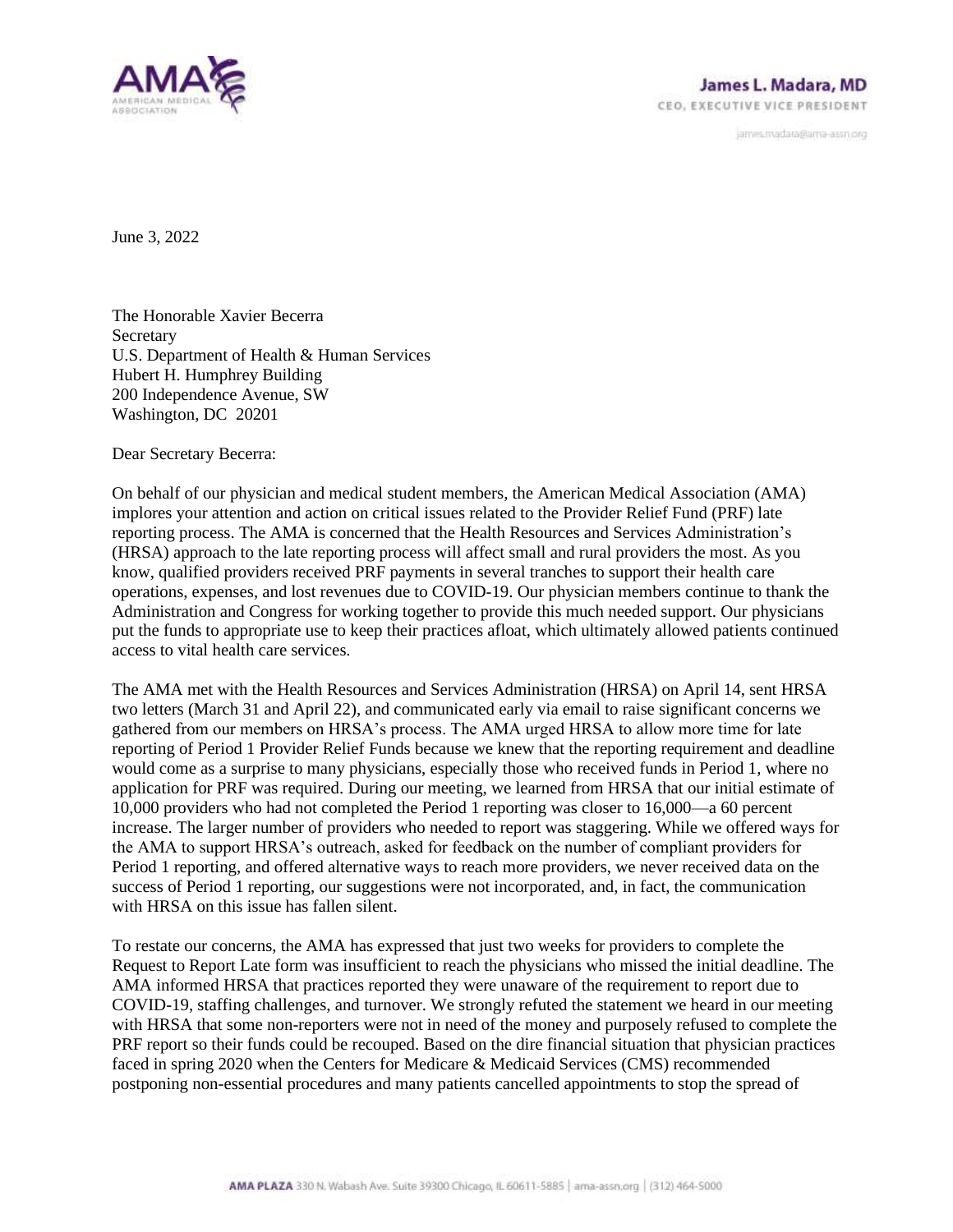The Honorable Xavier Becerra June 3, 2022 Page 2

COVID-19, the PRF dollars were essential to continue providing care to patients throughout America.<sup>1</sup> Instead, non-reporters were primarily small and rural providers who were overwhelmed and did not receive sufficient communications about the reporting requirements. Our members have noted the reporting process is cumbersome and serves as a deterrent to retaining the funding.

Since we communicated with HRSA, we have continued to hear from small practices or solo practitioners who received Provider Relief Funding during Period 1, and due to extenuating circumstances, including lack of awareness, staffing shortages, and COVID-19, did not report by the original deadline. HRSA sent these physicians letters notifying them that the funds would have to be repaid. Several physicians in receipt of the letter repaid the money, only to learn afterwards of the late reporting period option. These physicians completed the late reporting form and were approved to submit; however, they encountered two obstacles—first, since the funds were returned, the reporting system technology showed the physicians as now being "compliant," and second, the physicians were told that HRSA will not consider their situation, will not allow them to appeal their specific situation, and that HRSA does not plan on returning the funds remitted before there was a late reporting option. **We urgently ask for the development of an appeals process to allow these physicians to have their cases reviewed and, in some instances, to have the funds they remitted returned to them.**

As many physicians battle with increasing numbers of COVID-19 cases, and we continue to prepare for a possible surge in new cases, we cannot afford to turn our backs on America's physicians. This is particularly important to small and rural providers. It is sobering to consider that at least 16,000 providers who have received a minimum of \$10,000 in PRF received during Period 1 would have that money clawed back by the government. That translates to a minimum of \$160 million recovered from physicians serving their communities across the country. Without working with HRSA to quantify this problem, we can only imagine how significant it is for Period 1 and Period 2, and what it will be for Period 3 and Period 4.

The AMA has implored HRSA to work with us—to provide us insight and data points on the physicians who did not report in Period 1 and Period 2, and the number who filed for an extenuating circumstance. The AMA has also asked for the names of those physicians who have outstanding reports so that we can assist in outreach to them. There is precedent for releasing this information about physicians, as CMS [did](https://s3.amazonaws.com/public-inspection.federalregister.gov/2019-28010.pdf)  after several unsuccessful attempts to contact Qualifying Alternative Payment Model Participants (QPs) to reimburse them for their incentive payments. CMS continues to [release t](https://qpp-cm-prod-content.s3.amazonaws.com/uploads/1498/2021%20QP%20Notice%20for%20APM%20Incentive%20Payment%20Zip%20File.zip)he names and National Provider Identifiers (NPIs) of QPs. We also seek data on the number of providers who were approved for late reporting and how many did not upload the information. Additionally, we are very interested in the number of physicians who have returned PRF monies before the late reporting period was available. **We now ask you to help us to reset the communication with HRSA and other responsible agencies within the Department so that we can provide answers to our physicians about navigating the PRF late reporting process.**

We appreciate the work of you and your colleagues to establish PRF late reporting. We reiterate our interest in open communication with HRSA and the Department to get as many physicians as possible to report on their use of Provider Relief Funds. We continue to believe that more can be done when we work collaboratively to respond to the needs of our physicians. Please contact Margaret Garikes, Vice President of Federal Affairs, at 202-789-7409 or [margaret.garikes@ama-assn.org](mailto:margaret.garikes@ama-assn.org) so we can move forward on this important and timely issue.

<sup>&</sup>lt;sup>1</sup> See AMA Policy Research Perspectives: Impacts of the COVID-19 Pandemic on 2020 Medicare Physician Spending a[t https://www.ama-assn.org/system/files/2020-prp-covid-impact-medicare-physician-spending.pdf.](https://www.ama-assn.org/system/files/2020-prp-covid-impact-medicare-physician-spending.pdf)